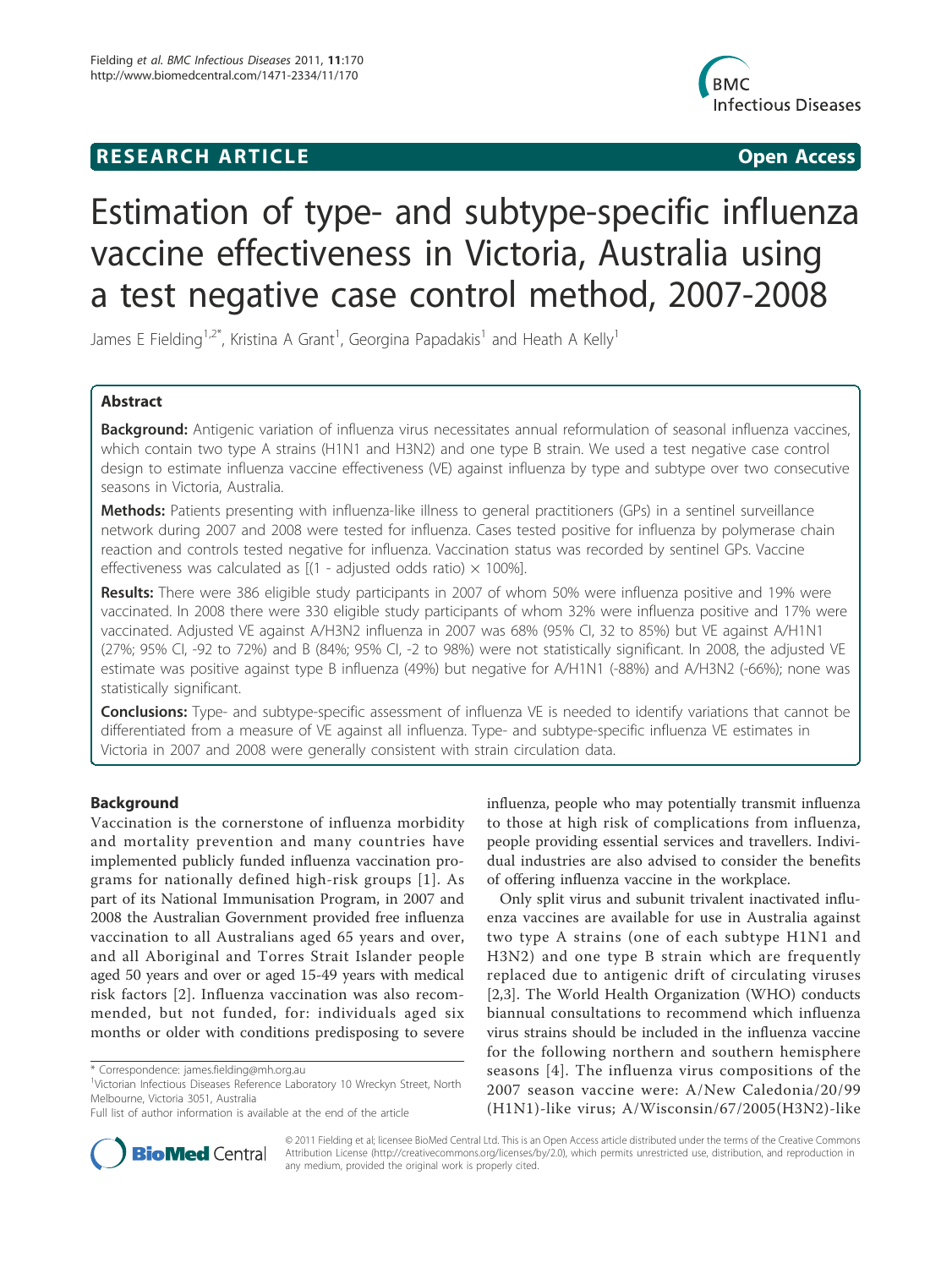virus; and B/Malaysia/2506/2004-like virus (of the B/ Victoria/2/87 lineage) [5] and in 2008 were: A/Solomon Islands/3/2006 (H1N1)-like virus; A/Brisbane/10/2007 (H3N2)-like virus; and B/Florida/4/2006-like virus (of the B/Yamagata/16/88 lineage) [6].

Regular evaluation of vaccination programs by assessment of effectiveness of vaccine to prevent disease is important, particularly for influenza where vaccines often change seasonally. Whilst clinical trials are the ideal method for establishing vaccine efficacy, properly designed observational studies provide a reliable and more practical means of calculating vaccine effectiveness (VE) under field conditions [7,8].

Victoria is Australia's second most populous state with a temperate climate and an annual influenza season that usually occurs between May and September. Here we describe assessment of the effectiveness of seasonal influenza vaccine against laboratory confirmed influenza infection over two consecutive influenza seasons (2007 and 2008) using a test negative case control study design applied to a general practitioner (GP) sentinel surveillance network. We have previously applied this method to assess seasonal influenza VE against any laboratory confirmed influenza [9] but here estimate the type- and subtype-specific protection given by each seasonal influenza vaccine. To our knowledge type and subtype VE estimates have not previously been conducted for a southern hemisphere season.

# Methods

### Sentinel surveillance

A sentinel general practice surveillance program for influenza-like illness (ILI) and laboratory confirmed influenza has been conducted in Victoria by the Victorian Infectious Diseases Reference Laboratory (VIDRL) and the Victorian Government Department of Health since 1998. The program is comprised of a network of GPs throughout Victoria who receive continuing professional development points from the Royal Australian College of General Practitioners and the Australian College of Rural and Remote Medicine for their participation. Each week during the influenza season, GPs report cases of ILI as a proportion of total patients seen. Consistent with established criteria, ILI was defined as history of fever, cough and fatigue/malaise [10]. The GPs were also asked to collect a nose and throat swab from patients presenting with ILI within four days of symptoms onset and forward to VIDRL for testing. Additional data on the patient's age, sex, date of symptom(s) onset, whether vaccinated and date of vaccination were collected on the test request form. In 2007, 50 GPs participated in the sentinel surveillance program which operated for 34 weeks from 12 March (week 11) to 4 November (week 44) inclusive. There were 67 GPs in

the 2008 program which operated for 31 weeks from 14 April (week 16) to 16 November (week 46). The program commenced earlier in 2007 to accommodate a pilot varicella-zoster virus infection sentinel surveillance program and finished later in 2008 to enable full capture of ILI patients from a late season commencement.

#### Laboratory testing

All nose and throat swab samples were collected using Copan dry swabs placed into virus transport medium. Samples were tested by multiplex polymerase chain reaction (PCR) for influenza A, influenza B, respiratory syncytial virus, picornavirus, parainfluenza virus and adenovirus using a conventional gel based assay [11]. A conserved portion of the matrix gene and haemagglutinin gene were targeted to identify influenza type A and type B viruses respectively, with specific primers for influenza A haemagglutinin H1 and H3 genes used to determine subtype. Specimens were forwarded to the WHO Collaborating Centre for Reference and Research on Influenza for strain typing.

#### Ascertainment of cases and controls

Cases and controls were sampled prospectively throughout the study period. A person with ILI who tested positive for influenza was classified as a case whilst a patient with a negative test result, or who was positive for another respiratory virus, was classified as a control. A person selected as a control could become a case for a subsequent separate clinical presentation during the season, but not vice versa. Patients were excluded from the VE analysis if testing did not produce a result.

### Data analysis and calculation of VE

Analyses were conducted using Stata (version 10.0; StataCorp LP). The chi squared test was used to compare proportions, with  $p < 0.05$  considered statistically significant. Patients were excluded from the VE analysis if vaccination status was unknown, if the date of symptom(s) onset was unknown or if there was an interval of greater than four days between symptom onset and specimen collection, based on the decreased likelihood of a positive result after this time [12,13]. For the purposes of analysis, patients were considered not vaccinated if there was less than 14 days between the dates of vaccination and symptom onset.

Vaccine effectiveness was defined as  $[(1 - \text{odds ratio}) \times$ 100%] where the odds ratio is the odds of laboratory confirmed cases being vaccinated divided by the odds of test negative controls being vaccinated. In the test-negative case control design, the odds ratio estimates the incidence density (rate) ratio because controls are selected longitudinally throughout the course of the study (i.e. by 'density sampling') [14,15]. The odds ratio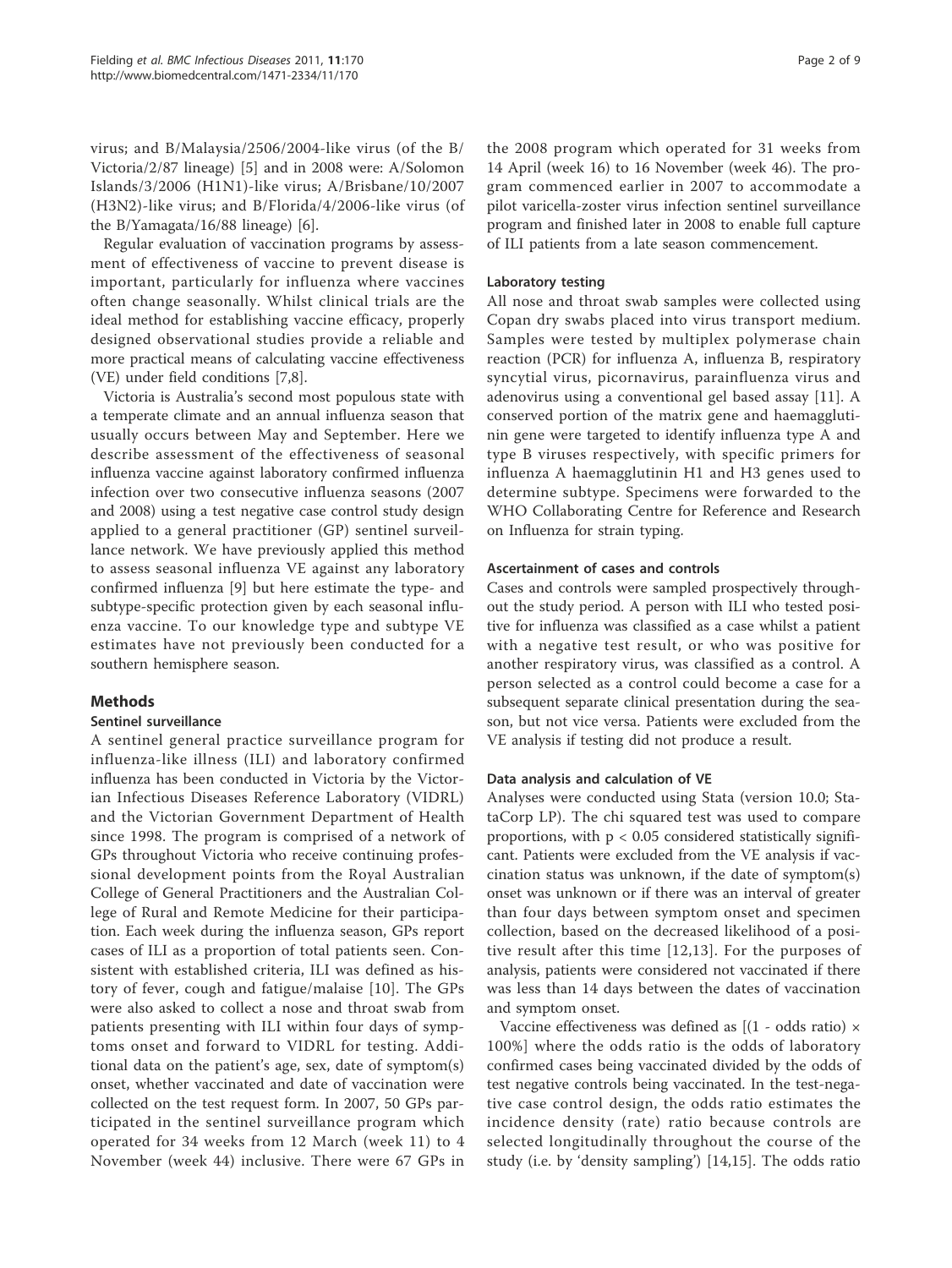in test-negative case control studies has also been shown to approximate the risk ratio under conditions of varying attack rates and test sensitivity and specificity [16]. Logistic regression was used to calculate odds ratios and 95% confidence intervals (CI) that were adjusted for the confounding variables of age (stratified into the age groups 0-4 years, 5-19 years, 20-49 years, 50-64 years and 65 years and over) and month of specimen collection. Sensitivity analyses were also conducted to determine the effect on VE estimates of: 1) not excluding study participants if more than four days had elapsed between symptom onset and specimen collection; 2) excluding those vaccinated within 14 days of symptoms onset and 3) classifying those vaccinated within 14 days of symptoms onset as vaccinated.

# Ethical considerations

Data in this study were collected, used and reported under the legislative authorisation of the Victorian Health (Infectious Diseases) Regulations 2001 and thus did not require Human Research Ethics Committee approval.

# Results

General practitioners in the sentinel surveillance network saw a total of 182,984 patients during the study period in 2007, of which 1,226 (0.7%) had a reported ILI. The ILI rate peaked in weeks 33 and 34 between 2.0% and 2.2% from a nadir of 0.04% in week 18. In 2008 there were 159,030 patients seen and a total of 876 (0.6%) reported to have an ILI. The weekly rate generally climbed steadily from 0.2% at the start of the 2008 study period in week 18 to a peak of 1.3% in week 35.

General practitioners collected nose and throat swabs for testing from 480 (39%) and 407 (46%) patients with ILI in 2007 and 2008 respectively. Of these, 223 (46%) in 2007 and 117 (29%) in 2008 were positive for influenza. The 2007 season was characterised by a high proportion (58%) of type A/H3N2 influenza cases for which limited strain typing data indicated a generally even split between A/Brisbane/10/2007-like and A/Wisconsin/67/ 2005-like viruses with a further 17% due to type B and 22% due to A/H1N1 for which all of those typed were the A/Solomon Islands/3/2006-like strain (table 1). A majority (56%) of influenza cases in 2008 were type B with a further 36% due to type A/H3N2 although like 2007, a high proportion of specimens were unable to be recovered or typed (table 1).

Following exclusion of cases for whom vaccination status was unknown, symptom onset or specimen collection dates were unknown or more than four days had elapsed between symptom onset and specimen collection, there were 386 (80%) and 330 (81%) study participants in 2007 and 2008 respectively (table 2). In 2008, a higher

## Table 1 Influenza positive swabs by subtype, year and strain, 2007-2008

| Influenza subtype and strain            | 2007 (%)     | 2008 (%)  |
|-----------------------------------------|--------------|-----------|
| A/H1N1                                  |              |           |
| A/Solomon Islands/3/2006-likeb          | 21(43)       | $\bigcap$ |
| A/New Caledonia/20/99-like <sup>a</sup> | $\Omega$     | 0         |
| Not recovered/no result                 | $28^e$ (57)  | 4(100)    |
| Total                                   | 49 (100)     | 4(100)    |
| A/H3N2                                  |              |           |
| A/Brisbane/10/2007-likeb                | 12(9)        | 4(10)     |
| A/Wisconsin/67/2005-like <sup>a</sup>   | 10(8)        | 0         |
| Not recovered/no result                 | $108^e$ (83) | 38 (90)   |
| Total                                   | 130 (100)    | 42 (100)  |
| A/subtype not specified                 | 8            | 6         |
| B                                       |              |           |
| B/Florida/4/2006-likeb                  | 2(5)         | 1(2)      |
| B/Malaysia/2506/2004-like <sup>a</sup>  | $3^{c}$ (8)  | 1(2)      |
| B/Shanghai/361/2002-like                | $2^{d}$ (5)  | 0         |
| Not recovered/no result                 | 30(81)       | 63 (97)   |
| Total                                   | 37 (100)     | 65 (100)  |
| <sup>a</sup> 2007 vaccine strain        |              |           |

<sup>b</sup> 2008 vaccine strain

 $c$  includes 1 low reactor isolate

d includes 2 low reactor isolates

<sup>e</sup> 1 case positive for A/H1N1 and A/H3N2

proportion of influenza negative patients (17%) compared to influenza positive patients (6%) were excluded because more than four days had elapsed between symptom onset and specimen collection ( $p = 0.004$ ) whereas in 2007 there was no significant difference (14% and 8%;  $p =$ 0.10). There was no statistically significant difference in whether or not study participants had a specimen collected within four days of symptoms onset by age group in either 2007 ( $p = 0.90$ ) or 2008 ( $p = 0.09$ ).

An epidemiological curve of influenza negative and influenza positive patients eligible for inclusion in the study (designated as controls and cases respectively) shows an earlier detection of influenza in 2007 compared to 2008, although there was only two weeks' difference in the time from which influenza positive patients were reported for more than three consecutive weeks indicating the start of each season (Figure 1). In addition to a higher number of study participants, the 2007 influenza season was longer (as defined by the number of consecutive weeks in which influenza positive cases were reported) and consisted of a higher proportion of influenza positive study participants ( $n = 194$ ; 50%) compared to 2008 (n = 106; 32%). The dominant circulating influenza type and subtype varied over the two seasons: 23% of cases in 2007 were A/H1N1, 60% were A/H3N2 and the remainder were type B; the respective proportions in 2008 were 4%, 36% and 57% (table 3).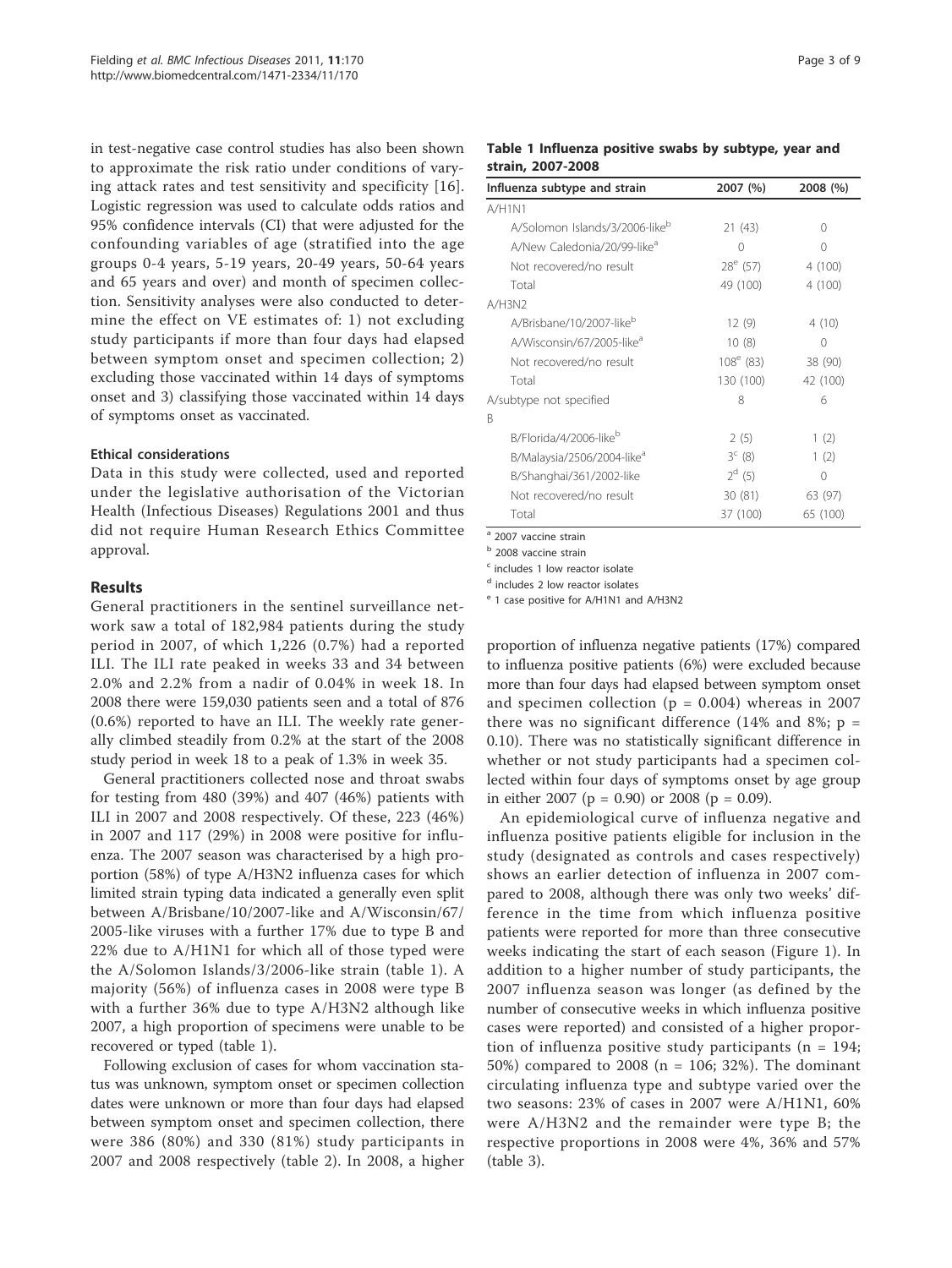#### Table 2 Study inclusion and exclusion criteria by year, 2007-2008

| Criteria                                               | 2007            |          | 2008     |          |
|--------------------------------------------------------|-----------------|----------|----------|----------|
|                                                        | Excluded        | Included | Excluded | Included |
| Inclusion                                              |                 |          |          |          |
| Respiratory swabs of ILI patients submitted by GPs     |                 | 480      |          | 407      |
| <b>Exclusion</b>                                       |                 |          |          |          |
| Influenza result unknown                               |                 | 480      |          | 407      |
| Vaccination status unknown                             | 8               | 472      | Δ        | 403      |
| Symptom onset to specimen collection interval unknown  | 41 <sup>d</sup> | 434      | $22^a$   | 384      |
| > 4 days between symptom onset and specimen collection | 50 <sup>b</sup> | 386      | 54       | 330      |

<sup>a</sup> includes 3 patients with unknown vaccination status

b includes 2 patients with unknown vaccination status

Age group, sex and month of swab collection distributions for controls and cases (including type and subtype strata) are shown in table 3. There was no statistically significant difference in the sex distribution between controls and cases in either 2007 or 2008. In both years, the numbers and proportions of controls and cases were highest in the 20-49 years age group. Influenza type B cases were significantly younger than controls in 2008  $(p < 0.001)$ ; there were no other statistically significant differences in age distribution between controls and cases. With the exception of subtype A/H1N1 in 2008 for which there were only four cases, stratification by month of swab collection revealed statistically significant

differences between cases and controls (range: p < 0.001 to  $p = 0.02$ ) because of the higher proportion of type A and type B cases identified in August and October 2007 respectively, and subtype A/H3N2 and type B in August/September 2008.

A similar percentage of total study participants were vaccinated in 2007 (19%) and 2008 (17%), although the difference between vaccinated controls and vaccinated cases was generally higher in 2007 (table 4). In 2008 a higher proportion of cases of subtypes A/H1N1 and A/ H3N2 were vaccinated compared to controls. In both years the proportion of cases and controls that were vaccinated generally increased with age group. Among

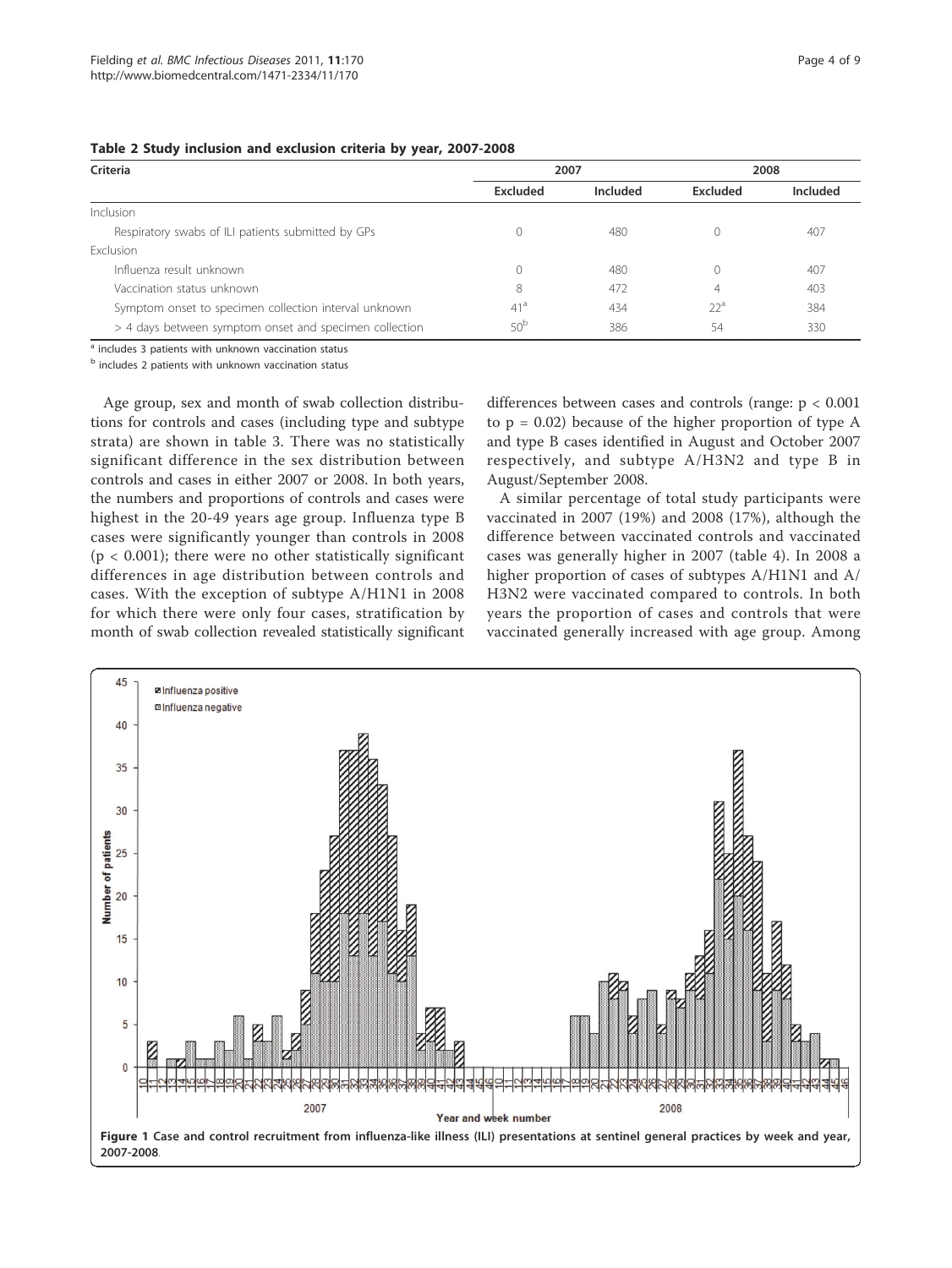|                          | 2007     |          |                     |         | 2008     |          |                     |                |             |                 |
|--------------------------|----------|----------|---------------------|---------|----------|----------|---------------------|----------------|-------------|-----------------|
|                          | Controls |          | Influenza cases (%) |         | Controls |          | Influenza cases (%) |                |             |                 |
|                          | (%)      | All      | A/H1                | A/H3    | B        | (%)      | All                 | A/H1           | A/H3        | B               |
| Age group (years)        |          |          |                     |         |          |          |                     |                |             |                 |
| $0 - 4$                  | 7(4)     | 7(4)     | 3(7)                | 4(3)    | $\circ$  | 4(2)     | 5(5)                | 0              | 1(3)        | 3(5)            |
| $5 - 19$                 | 22(11)   | 42 (22)  | 12(27)              | 24 (21) | 6(23)    | 37(17)   | 28 (27)             | $\overline{0}$ | 6(16)       | 22 (37)         |
| $20 - 49$                | 126 (66) | 113 (58) | 25(56)              | 68 (58) | 17(65)   | 140(63)  | 57 (54)             | 3(75)          | 18(47)      | 33 (56)         |
| $50 - 64$                | 28 (15)  | 22(11)   | 4(9)                | 14(12)  | 2(8)     | 30(13)   | 11(10)              | 1(25)          | 9(24)       | 1(2)            |
| $\geq 65$                | 9(5)     | 10(5)    | 1(2)                | 7(6)    | 1(4)     | 13(6)    | 4(4)                | 0              | 4(11)       | 0               |
| Sex                      |          |          |                     |         |          |          |                     |                |             |                 |
| Female                   | 89 (46)  | 96 (49)  | 20(44)              | 62 (53) | 12 (46)  | 105(47)  | 55 (52)             | 1(25)          | 19 (50)     | 34 (57)         |
| Male                     | 103(54)  | 98 (51)  | 25(56)              | 55 (47) | 14(54)   | 119(53)  | 51 (48)             | 3(75)          | 19 (50)     | 26 (43)         |
| Month of swab collection |          |          |                     |         |          |          |                     |                |             |                 |
| March                    | 2(1)     | 2(1)     | $\circ$             | 1 (< 1) | 1(4)     | $\Omega$ | $\bigcirc$          | $\Omega$       | $\circ$     | 0               |
| April                    | 5(3)     | 1 (< 1)  | $\circ$             | 1 (< 1) | 0        | 6(3)     | $\circ$             | 0              | 0           | 0               |
| May                      | 14(7)    | 1 (< 1)  | 1(2)                | $\circ$ | $\circ$  | 28 (13)  | 3(3)                | $\overline{0}$ | $\circ$     | 3(5)            |
| June                     | 13(7)    | 4(2)     | 1(2)                | 3(3)    | $\circ$  | 33 (15)  | 3(3)                | $\overline{0}$ | $\mathbf 0$ | 3(5)            |
| July                     | 48 (25)  | 50 (26)  | 10(22)              | 31(27)  | 7(27)    | 32 (14)  | 9(8)                | 0              | 3(8)        | 5(8)            |
| August                   | 66 (34)  | 94 (48)  | 30(67)              | 56 (48) | 4(15)    | 69 (31)  | 42 (40)             | 4 (100)        | 17(45)      | 21 (35)         |
| September                | 37 (19)  | 30(15)   | 3(7)                | 23 (20) | 4(15)    | 42 (19)  | 43 (41)             | 0              | 14(37)      | 27(45)          |
| October                  | 7(4)     | 12(6)    | 0                   | 2(2)    | 10(38)   | 13(6)    | 6(6)                | 0              | 4(11)       | 1(2)            |
| November                 | 0        | $\circ$  | 0                   | 0       | $\circ$  | 1 (< 1)  | $\circ$             | 0              | $\circ$     | 0               |
| Total                    | 192      | 194      | 45                  | 117     | 26       | 224      | 106 <sup>a</sup>    | 4              | 38          | 60 <sup>a</sup> |

Table 3 Cases and controls by age group, sex, month of swab collection, year and type/subtype, 2007-2008

<sup>a</sup> Age unknown for one case

the study participants reported as vaccinated, only one control in each year (0.5% in 2007 and 0.4% in 2008) and no cases were vaccinated within 14 days of symptoms onset, for which there was no statistically significant difference.

Following adjustment for month of swab collection and age, there was a statistically significant protective

effect of influenza vaccine against all influenza in 2007 (VE = 59%; 95% CI, 25 to 78%) (table 5). The absence of vaccinated cases and controls (table 4) meant VE was unable to be estimated for several of the five age groups so age was collapsed into three variables: children (0-19 years); working age adults (20-64 years); and the elderly (65 years or older). When stratified by age group, the

Table 4 Cases and controls by year, age group, vaccination status and type/subtype, 2007-2008

|           | Total study participants | Total vaccinated (%) | Controls vaccinated (%) | Influenza cases vaccinated (%) |         |         |              |
|-----------|--------------------------|----------------------|-------------------------|--------------------------------|---------|---------|--------------|
|           |                          |                      |                         | All                            | A/H1    | A/H3    | В            |
| 2007      |                          |                      |                         |                                |         |         |              |
| $0 - 4$   | 14                       | $\circ$              | $\mathbf{0}$            | $\circ$                        | $\circ$ | $\circ$ | $\circ$      |
| $5 - 19$  | 64                       | 4(6)                 | 1(5)                    | 3(7)                           | 2(17)   | 1(4)    | $\mathbf{0}$ |
| 20-49     | 239                      | 35(15)               | 27(21)                  | 8(7)                           | 2(8)    | 6(9)    | $\circ$      |
| 50-64     | 50                       | 20(40)               | 13 (46)                 | 7(32)                          | 2(50)   | 2(14)   | 1(50)        |
| $\geq 65$ | 19                       | 15(79)               | 8(89)                   | 7(70)                          | 1(100)  | 4(57)   | 1(100)       |
| Total     | 386                      | 74 (19)              | 49 (26)                 | 25(13)                         | 7(16)   | 13(11)  | 2(8)         |
| 2008      |                          |                      |                         |                                |         |         |              |
| $0 - 4$   | $\circ$                  | 1(11)                | $\Omega$                | 1(20)                          | $\circ$ | 1(100)  | $\circ$      |
| $5 - 19$  | 65                       | 4(6)                 | 2(5)                    | 2(7)                           | $\circ$ | $\circ$ | 2(9)         |
| $20 - 49$ | 197                      | 23(12)               | 17(12)                  | 6(11)                          | 1(33)   | 4(22)   | 1(3)         |
| 50-64     | 41                       | 14 (34)              | 12(40)                  | 2(18)                          | $\circ$ | 1(11)   | 1(100)       |
| $\geq 65$ | 17                       | 14 (82)              | 10(77)                  | 4(100)                         | $\circ$ | 4(100)  | $\circ$      |
| Total     | 330 <sup>a</sup>         | 56 (17)              | 41 (18)                 | 15(14)                         | 1(25)   | 10(26)  | 4(7)         |

<sup>a</sup> Age unknown for one case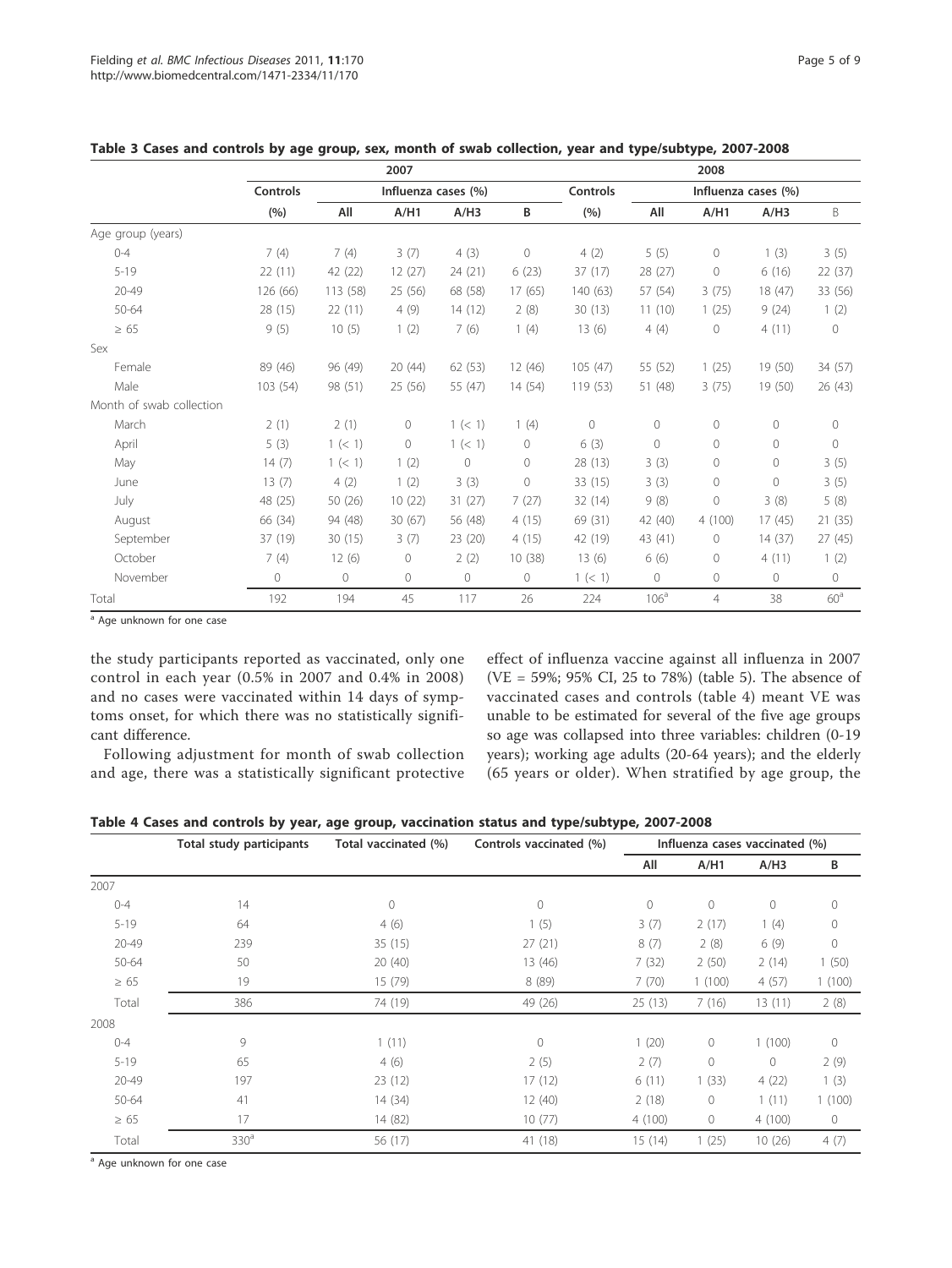|                       | Influenza vaccine effectiveness (95% CI) |                       |                      |                      |  |  |  |
|-----------------------|------------------------------------------|-----------------------|----------------------|----------------------|--|--|--|
|                       | All                                      | A/H1                  | A/H3                 | B                    |  |  |  |
| 2007                  |                                          |                       |                      |                      |  |  |  |
| Crude                 | 57 (27, 75)                              | 46 (-28, 77)          | 64(29, 81)           | 76 (-7, 94)          |  |  |  |
| Adjusted <sup>a</sup> |                                          |                       |                      |                      |  |  |  |
| $0 - 19$              | $-98$ ( $-1906, 80$ )                    | $-333$ $(-5401, 66)$  | $-7$ ( $-1850, 94$ ) | Not defined          |  |  |  |
| $20 - 64$             | 64 (29, 82)                              | 48 (-65, 84)          | 69 (29, 87)          | 85 (-19, 98)         |  |  |  |
| $\geq 65$             | 74 (-283, 98)                            | Not defined           | 84 (-156, 99)        | Not defined          |  |  |  |
| All ages              | 59 (25, 78)                              | 27 (-92, 72)          | 68 (32, 85)          | 84 (-2, 98)          |  |  |  |
| 2008                  |                                          |                       |                      |                      |  |  |  |
| Crude                 | $26$ (-40, 61)                           | $-49$ ( $-1367, 85$ ) | $-59$ $(-254, 28)$   | 68 (7, 89)           |  |  |  |
| Adjusted <sup>a</sup> |                                          |                       |                      |                      |  |  |  |
| $0 - 19$              | $-441$ $(-7774, 63)$                     | Not defined           | Not defined          | $-314$ $(-6713, 75)$ |  |  |  |
| $20 - 64$             | $35(-56, 73)$                            | $-88$ ( $-1936, 83$ ) | $-17$ ( $-255, 62$ ) | $71$ (-32, 93)       |  |  |  |
| $\geq 65$             | Not defined                              | Not defined           | Not defined          | Not defined          |  |  |  |
| All ages              | $9(-96, 58)$                             | $-88$ ( $-1936, 83$ ) | $-66$ $(-349, 39)$   | 49 (-58, 84)         |  |  |  |

Table 5 Crude and adjusted vaccine effectiveness of seasonal vaccine against influenza by year, age group and type/ subtype, 2007-2008

<sup>a</sup> adjusted for month of swab collection

statistically significant association in 2007 was restricted to the 20-64 years age group. Furthermore, when examined by influenza type and subtype, and after adjusting for age group and month of swab collection, the vaccine was found to only be protective at a significant level against the influenza  $A/H3N2$  subtype (VE = 68%; 95%) CI, 32 to 85%), for which a statistically significant protective effect was maintained among the working age adults age group only. In 2008, only the unadjusted measure of VE against type B influenza was statistically significant. Receiving vaccine was positively associated with influenza illness for both A/H1N1 and A/H3N2 subtypes after adjustment for age and month of swab collection in 2008 but neither of these associations was statistically significant.

Sensitivity analyses were conducted to determine the possible effect of assumptions about timing of swab collection and vaccination status on the VE estimates. The effect of not excluding study participants if more than four days had elapsed between symptom onset and specimen collection was a reduction of the adjusted VE point estimates between 7% and 15% in 2007 and between 5% and 35% in 2008. Study participants who were known to be vaccinated within 14 days of symptom onset (one control each in 2007 and 2008) were classified as not vaccinated in the primary analysis. The effect of excluding these cases or classifying them as vaccinated resulted in variations of 0% to 7% around the VE point estimates, but no changes in their relative statistical significance. However, collection of the 'date of vaccination' field only commenced in 2008, in which it was completed for 86 (91%) of the 94 vaccinated study participants. In 2007, only 16 (22%) of the 73 study

participants reported as vaccinated had a recorded date of vaccination.

# **Discussion**

Although there was a low proportion of influenza cases in this study for which strain typing results were available, the statistically significant estimate of 59% effectiveness of influenza vaccine against all influenza in 2007 was generally consistent with Victorian state-wide strain typing data which indicated a partial match of circulating strains to those contained within the vaccine. These data showed A/H3N2 to be the predominant circulating subtype in 2007 (accounting for 56% of the characterised isolates) of which 42% were the A/Wisconsin/67/2005-like (vaccine) strain and the other 58% were the A/Brisbane/10/2007-like strain [17]. When stratified by subtype, the 2007 vaccine was 68% effective (95% CI, 32 to 85%) against A/H3N2 infection and although the A/Brisbane/10/2007-like strain appeared to be the most dominant A/H3N2 strain, the relatively high VE estimate is likely to be explained by the antigenic similarity between the A/Brisbane/10/2007-like and A/Wisconsin/67/2005-like strains [18]. However, stratified analysis did not indicate a significant protective effect of the vaccine against type A/H1N1 or type B infection in 2007, a finding which is supported by apparent mismatch of circulating strains to vaccine strains: 96% of the characterised A/H1N1 isolates were the (non-vaccine) A/Solomon Islands/3/2006-like strain whilst the characterised type B isolates were split between B/Florida/4/2006-like (41%), B/Shanghai/361/ 2002-like (35%) and B/Malaysia/2506/2004-like (24%) [18].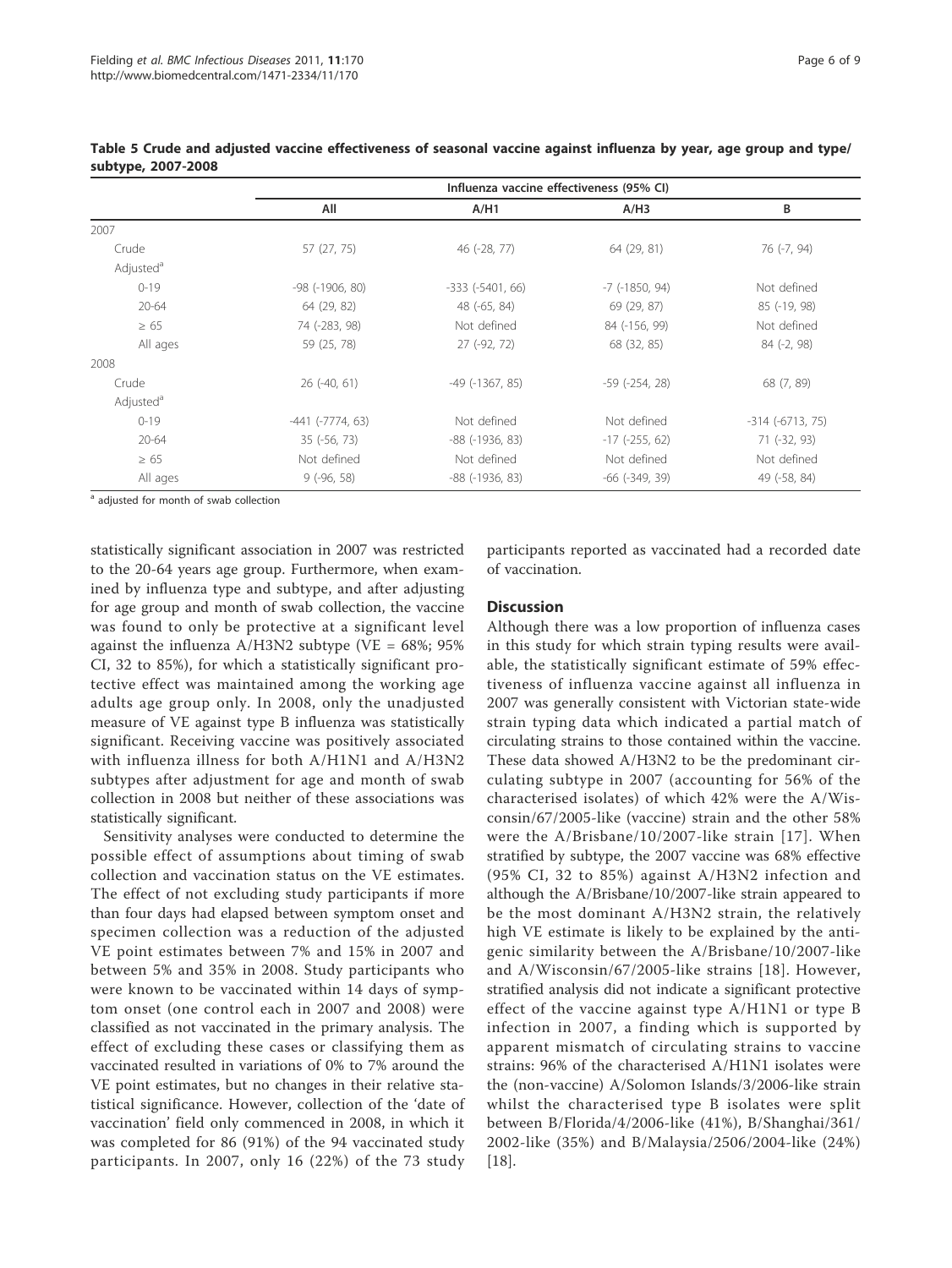With a non-significant point estimate of 9%, the adjusted effectiveness of influenza vaccine against all influenza in 2008 was considerably lower than in 2007. The 2008 influenza season in both Victoria and across Australia was of lower magnitude than 2007 and characterised by a higher proportion of cases from influenza type B virus [19,20]. This contrasts with a Western Australian study of the 2008 influenza season, which like Victoria was dominated by type B influenza virus with a late peak, that found a much higher and statistically significant VE point estimate of 58% (95% CI, 9 to 81%) against all influenza [21]. Although this study was restricted to children aged 6-59 months, for whom there is a funded vaccination program in Western Australia, the reason for such a large difference is unclear. Both the sentinel general practice surveillance and other state-wide subtyping data indicated an approximately equal predominance of type A/H3N2 and type B viruses in 2008 [20], although few cases from the sentinel surveillance were able to be strain typed. Crude analysis suggested that the vaccine was 68% effective at a statistically significant level against type B infection, although after adjustment was 49% and not significant. This finding is generally consistent with strain typing data for isolates from across Victoria in which 42% were the vaccine B/Florida/4/2006-like strain and 58% were B/ Malaysia/2506/2004-like, between which there was little antigenic similarity given their different lineages (B/ Yamagata/16/88 and B/Victoria/2/87 respectively) [19,20]. Strain typing of isolates sourced from elsewhere in Victoria indicated that circulating A/H3N2 was exclusively the A/Brisbane/10/2007-like strain and there was very little circulation of any A/H1N1 strains.

This study demonstrates the importance of conducting type- and subtype-specific assessment of influenza VE given the considerable variation that cannot be differentiated from a measure of VE against all influenza, despite what strain typing of circulating isolates may suggest about vaccine match/mismatch. A Canadian study that measured influenza VE at the trivalent component level during the 2006-2007 northern hemisphere season also observed wide variation between type- and subtype-specific adjusted VE point estimates from 12% to 92% [22], whilst two other observational studies in Wisconsin, United States of America (USA) and Canada also found type-specific variation of VE point estimates from -35% to 58% and 58% to 70% respectively [23,24]. However, stratification of cases to assess type- and subtype-specific influenza VE compromises power as evidenced in this and the Canadian and USA studies. Insufficient power also compromised the ability of our study to generate more precise age group-specific estimates of VE, particularly in 2008 despite the collapse of five age groups into three. This was especially evident for those aged  $\geq 65$  years (the main risk group eligible for vaccination) in which a protective - but not statistically significant effect against A/H3N2 influenza was demonstrated in 2007 but had too few cases to generate any VE estimates in 2008, highlighting a previously recognised limitation that the system is best suited to estimating VE amongst working age adults who comprise the majority of the surveillance population [9]. Thus, whilst the program functions well as a representative surveillance system in assessing magnitude and duration of influenza seasons, further recruitment of sentinel GPs may be required to sufficiently power VE calculations, particularly during seasons of low magnitude or a dominant subtype.

A further limitation of this study is that the analysis has not controlled for the potential confounding effect of chronic or co-morbid conditions that are indicated for influenza vaccination. Several Canadian observational studies for which the specific confounding effect of comorbid conditions was reported resulted in variations of the adjusted type- and subtype-specific VE estimates against seasonal influenza about the crude estimate of -23% to 7% [22,24], and an increase of 15% on the crude seasonal VE against pandemic (H1N1) 2009 influenza [25]. Whilst the confounding effect of co-existing chronic medical conditions on VE estimates may be modest and variable, these data will be included in the patient questionnaire and analysis in future seasons as a single variable. Pooling of confounders has been shown as unlikely to result in residual confounding [26].

Although clinical trials are the ideal method to assess vaccine efficacy, ethical, practical and financial considerations have lead to the emergence of observational studies - in particular case control studies such as this one - to routinely assess influenza VE [22,24,27-29]. However, inherent in observational study designs are biases that should be considered when interpreting and generalising the results to other populations. This study used test-negative control subjects which modelling, assuming no bias, has shown generally slightly underestimates the true VE under most conditions of sensitivity, specificity and influenza to non-influenza ILI attack rates [16] but was higher than traditional control subjects when assessed over three consecutive seasons [27]. Another consideration is the sampling frame of attendees of general practices, for which a high proportion are working-age adults probably representing the midrange of the clinical spectrum of influenza. More severe presentations (particularly among children and the elderly) are more likely to present to hospitals whilst asymptomatic or mild infections, estimated to be 34% [12], will not present to any medical facility. It is difficult to speculate how exclusion of cases from the peripheries of the clinical spectrum might affect the VE estimates, but highlights the importance of interpreting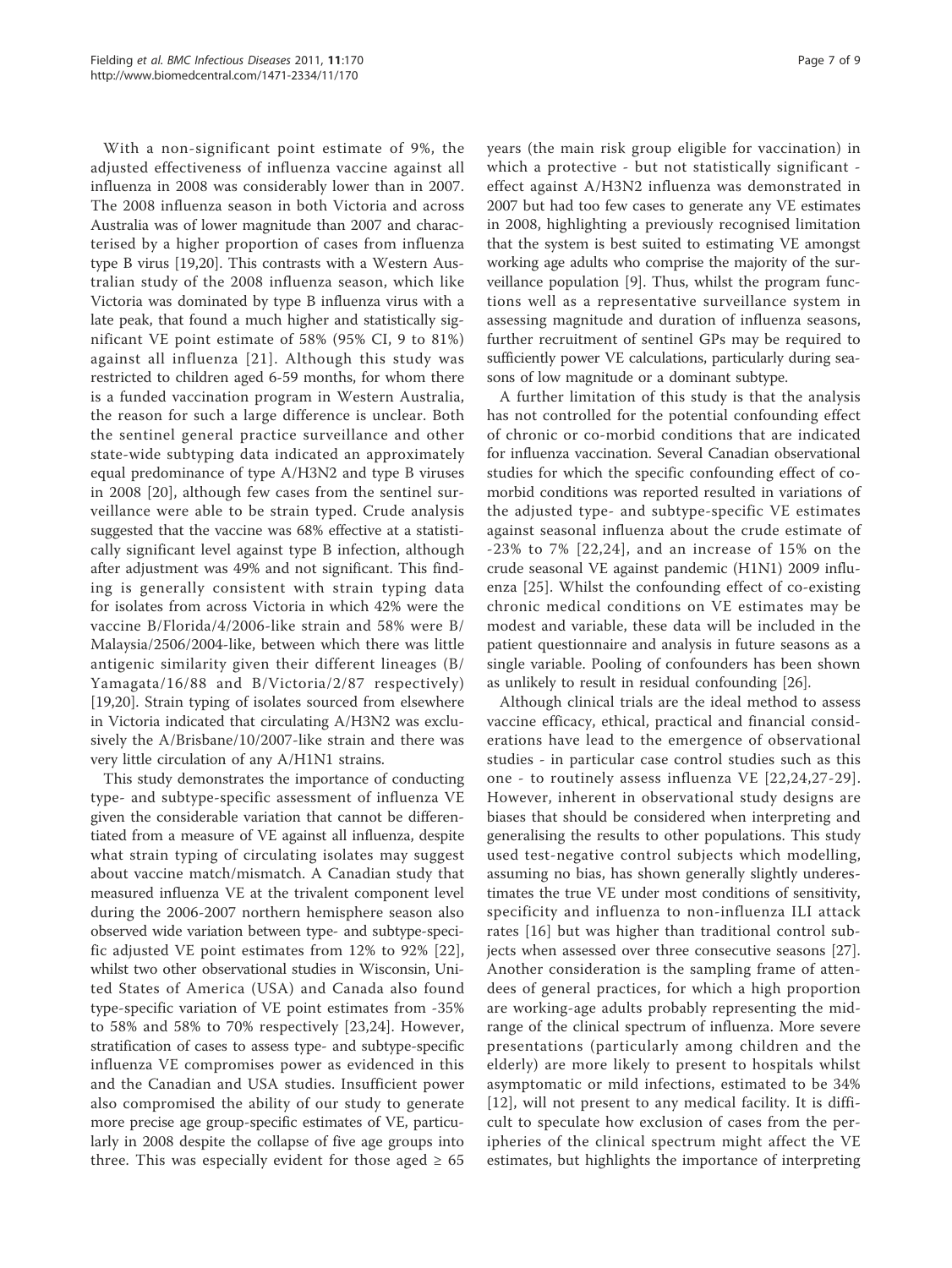these results in the context of medically attended ILI in the general practice setting.

Ascertainment bias of influenza status within the study has been minimised by laboratory testing of all study participants with an assay that is at least 90% sensitive and 100% specific for influenza [11], and censoring of observations for which there was greater than four days between onset and specimen collection. Other factors, such as consistency of respiratory specimen collection, are difficult to quantify but may influence VE estimates. Furthermore, participants' illness and vaccination status are only known for the current season and don't account for cross-protection or prior immunity provided by previous vaccination or influenza infection.

### Conclusion

We have applied a test negative case control study design to an established sentinel surveillance system to assess type- and subtype-specific effectiveness of influenza vaccine, which as yet is not routinely undertaken elsewhere in Australia. We found that VE differed by year, influenza type and subtype. Our analysis supplements existing epidemiological and immunological data about seasonal influenza and vaccination to assist with evaluation of the influenza vaccination program.

#### Abbreviations

(VE): vaccine effectiveness; (GPs): general practitioners; (PCR): polymerase chain reaction; (WHO): World Health Organization; (ILI): influenza-like illness; (VIDRL): Victorian Infectious Diseases Reference Laboratory; (CI): confidence interval; (USA): United States of America

#### Acknowledgements and funding

We thank the general practitioners that participated in the surveillance system during 2007 and 2008 and staff of the Viral Identification Laboratory at the Victorian Infectious Diseases Reference Laboratory who conducted the respiratory PCR testing. The sentinel general practice surveillance program is funded by the Victorian Government Department of Health.

#### Author details

<sup>1</sup>Victorian Infectious Diseases Reference Laboratory 10 Wreckyn Street, North Melbourne, Victoria 3051, Australia. <sup>2</sup>National Centre for Epidemiology and Population Health, The Australian National University Canberra, Australian Capital Territory 0200, Australia.

#### Authors' contributions

JF conducted the data analysis and wrote the paper. KG coordinated recruitment, operation and data management of the surveillance system, undertook data analysis and reviewed and approved the final draft. GP undertook the laboratory testing and reviewed and approved the final draft. HK conceived and designed the study and reviewed and approved the final draft. All authors read and approved the final manuscript.

#### Competing interests

The authors declare that they have no competing interests.

Received: 1 December 2010 Accepted: 14 June 2011 Published: 14 June 2011

#### References

World Health Organization: Influenza vaccines. Wkly Epidemiol Rec 2005, 80:279-287.

- 2. National Health and Medical Research Council: The Australian Immunisation Handbook. 9 edition. Canberra: Australian Government Department of Health and Ageing; 2008.
- 3. Kilbourne ED, Arden NH: Inactivated influenza vaccines. In Vaccines.. 3 edition. Edited by: Plotkin SA, Orenstein WA. Philapdelphia, W.B. Saunders Company; 1999:531-551.
- 4. How recommendations are made on the composition of influenza vaccine. [http://www.who.int/csr/disease/influenza/qanda\_vaccinerechow. pdf].
- 5. World Health Organization: Recommended composition of influenza virus vaccines for use in the 2007 influenza season. Wkly Epidemiol Rec 2006, 81:390-395.
- 6. World Health Organization: Recommended composition of influenza virus vaccines for use in the 2008 influenza season. Wkly Epidemiol Rec 2007, 82:351-356.
- 7. Orenstein WA, Bernier RH, Dondero TJ, Hinman AR, Marks JS, Bart KJ, Sirotkin B: Field evaluation of vaccine efficacy. Bull World Health Organ 1985, 63:1055-1068.
- 8. Orenstein WA, Bernier RH, Hinman AR: Assessing vaccine efficacy in the field. Further observations. Epidemiol Rev 1988, 10:212-241.
- 9. Kelly H, Carville K, Grant K, Jacoby P, Tran T, Barr I: Estimation of influenza vaccine effectiveness from routine surveillance data. PLoS One 2009, 4: e5079.
- 10. Thursky K, Cordova SP, Smith D, Kelly H: Working towards a simple case definition for influenza surveillance. J Clin Virol 2003, 27:170-179.
- 11. Druce J, Tran T, Kelly H, Kaye M, Chibo D, Kostecki R, Amiri A, Catton M, Birch C: Laboratory diagnosis and surveillance of human respiratory viruses by PCR in Victoria, Australia, 2002-2003. J Med Virol 2005, 75:122-129.
- 12. Carrat F, Vergu E, Ferguson NM, Lemaitre M, Cauchemez S, Leach S, Valleron AJ: Time lines of infection and disease in human influenza: a review of volunteer challenge studies. Am J Epidemiol 2008, 167:775-785.
- 13. Cowling BJ, Chan KH, Fang VJ, Lau LL, So HC, Fung RO, Ma ES, Kwong AS, Chan CW, Tsui WW, et al: Comparative epidemiology of pandemic and seasonal influenza A in households. N Engl J Med 2010, 362:2175-2184.
- 14. Pearce N: What does the odds ratio estimate in a case-control study? Int J Epidemiol 1993, 22:1189-1192.
- 15. Rodrigues L, Kirkwood BR: Case-control designs in the study of common diseases: updates on the demise of the rare disease assumption and the choice of sampling scheme for controls. Int J Epidemiol 1990, 19:205-213.
- 16. Orenstein EW, De Serres G, Haber MJ, Shay DK, Bridges CB, Gargiullo P, Orenstein WA: Methodologic issues regarding the use of three observational study designs to assess influenza vaccine effectiveness. Int J Epidemiol 2007, 36:623-631.
- 17. Miller ER, Fielding JE, Grant KA, Barr IG, Papadakis G, Kelly HA: Higher than expected seasonal influenza activity in Victoria, 2007. Commun Dis Intell 2008, 32:63-70.
- 18. Owen R, Barr IG, Pengilley A, Liu C, Paterson B, Kaczmarek M; Annual report of the National Influenza Surveillance Scheme, 2007. Commun Dis Intell 2008, 32:208-226.
- 19. Grant KA, Carville K, Fielding JE, Barr IG, Riddell MA, Tran T, Kelly HA: High proportion of influenza B characterises the 2008 influenza season in Victoria. Commun Dis Intell 2009, 33:328-336.
- 20. Kaczmarek M, Owen R, Barr IG: Annual report of the National Influenza Surveillance Scheme, 2008. Commun Dis Intell 2010, 34:8-22.
- 21. Kelly H, Jacoby P, Dixon GA, Carcione D, Williams S, Moore HC, Smith DW, Keil AD, Van Buynder P, Richmond PC: Vaccine Effectiveness Against Laboratory-confirmed Influenza in Healthy Young Children: A Case-Control Study. Pediatr Infect Dis J 2011, 30:107-111.
- 22. Skowronski DM, De Serres G, Dickinson J, Petric M, Mak A, Fonseca K, Kwindt TL, Chan T, Bastien N, Charest H, Li Y: Component-specific effectiveness of trivalent influenza vaccine as monitored through a sentinel surveillance network in Canada, 2006-2007. J Infect Dis 2009, 199:168-179.
- 23. Centers for Disease Control: Interim within-season estimate of the effectiveness of trivalent inactivated influenza vaccine–Marshfield, Wisconsin, 2007-08 influenza season. MMWR Morb Mortal Wkly Rep 2008, 57:393-398.
- 24. Skowronski DM, Masaro C, Kwindt TL, Mak A, Petric M, Li Y, Sebastian R, Chong M, Tam T, De Serres G: Estimating vaccine effectiveness against laboratory-confirmed influenza using a sentinel physician network: